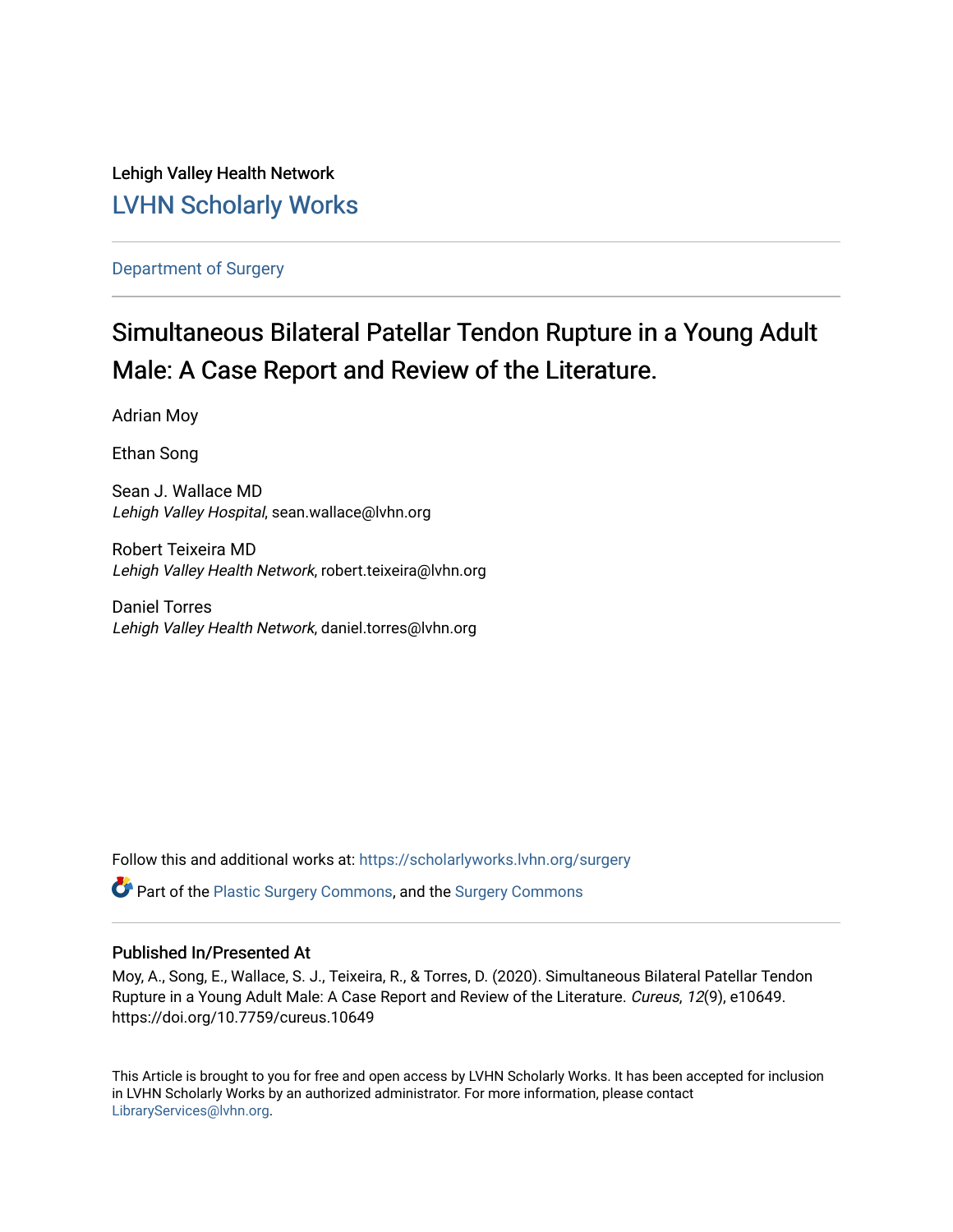## Simultaneous Bilateral Patellar Tendon Rupture in a Young Adult Male: A Case Report and Review of the Literature

Adrian Moy, Ethan Song, [...], and Daniel Torres

### Abstract

A bilateral patellar tendon rupture is extremely rare and has only been documented in case reports. Although the etiology remains unknown, predisposing factors include steroid usage, systemic diseases, and tendinopathies. In the present case, a healthy 33-year-old male with a prior history of bilateral patellar tendonitis and a diagnosis of Osgood-Schlatter disease during adolescence experienced simultaneous bilateral patellar tendon rupture after playing volleyball. He underwent bilateral patellar repair without complications. In the absence of trauma, spontaneous bilateral patellar tendon ruptures are associated with several predisposing factors, including systemic diseases, prior corticosteroid or fluoroquinolone usage, and history of tendinopathy. Injuries can be classified based on the location of the rupture. Bilateral patellar tendon ruptures can be misdiagnosed due to the rarity of cases and the lack of a normal comparative knee. Radiographic techniques can aid in the diagnosis, leading to early surgical treatment and improved outcomes. Early diagnosis and prompt surgical repair contribute to good functional outcomes in this potentially debilitating injury pattern.

**Keywords:** patellar tendon rupture, bilateral, tendonitis, osgood-schlatter, knee extensor mechanism

### Introduction

Bilateral ruptures of the patellar tendons are extremely rare and have only been documented in case reports [[1-](#page-4-0)[3\]](#page-4-1). Most cases have been associated with corticosteroid and/or fluoroquinolone use and systemic diseases, including systemic lupus erythematosus and rheumatoid arthritis [[4](#page-4-2)]. Additionally, long-term microtrauma and existing tendinopathy may also contribute to bilateral rupture. According to Davidson's theory, multiple recurrent microtears within the tendon substance have been attributed as a cause of rupture [[2\]](#page-4-3).

A bilateral rupture in the absence of any systemic disease or corticosteroid use is exceedingly rare and only accounts for a small percentage of the reports in the literature. We describe a case of bilateral patellar tendon rupture sustained following minimal trauma by an otherwise healthy patient with a history of bilateral patellar tendonitis and Osgood-Schlatter (OS) disease.

### Case presentation

An otherwise healthy 33-year-old male with a history of bilateral patellar tendonitis and OS presented to a level-one trauma center after sustaining bilateral knee trauma. He was playing volleyball and felt a snap and heard a popping sound while jumping after having both knees in flexion. He sustained a ground-level fall and subsequently could not ambulate and immediately noticed a loss of bilateral knee extension. He denied any significant orthopedic or rheumatologic family medical history and had no recent antibiotic, steroid, or medication usage.

Physical exam revealed a fit male with easily palpable defects along the superior poles of both the left and right patellae. There was diffuse surrounding soft tissue edema over both knee joints. The patient was unable to perform a straight leg raise on either side or extend either leg. There were no signs of neurovascular compromise. All laboratory values were unremarkable, including a normal vitamin D level.

Plain radiographs revealed high-riding patellas bilaterally and increased distance between the tibial tubercle and patella. There was notable central ossification of both patellar tendons, indicative of chronic injury [\(Figures](https://www.ncbi.nlm.nih.gov/pmc/articles/PMC7586418/figure/FIG1/?report=objectonly) [1-4\).](https://www.ncbi.nlm.nih.gov/pmc/articles/PMC7586418/figure/FIG4/?report=objectonly) Based on clinical evidence and confirmed radiologically, the patient was diagnosed with closed acute bilateral patellar tendon ruptures.



[Figure](https://www.ncbi.nlm.nih.gov/pmc/articles/PMC7586418/figure/FIG1/?report=objectonly) 1

**Anterior-posterior view radiograph of the left knee demonstrating high-riding patella (red arrow)**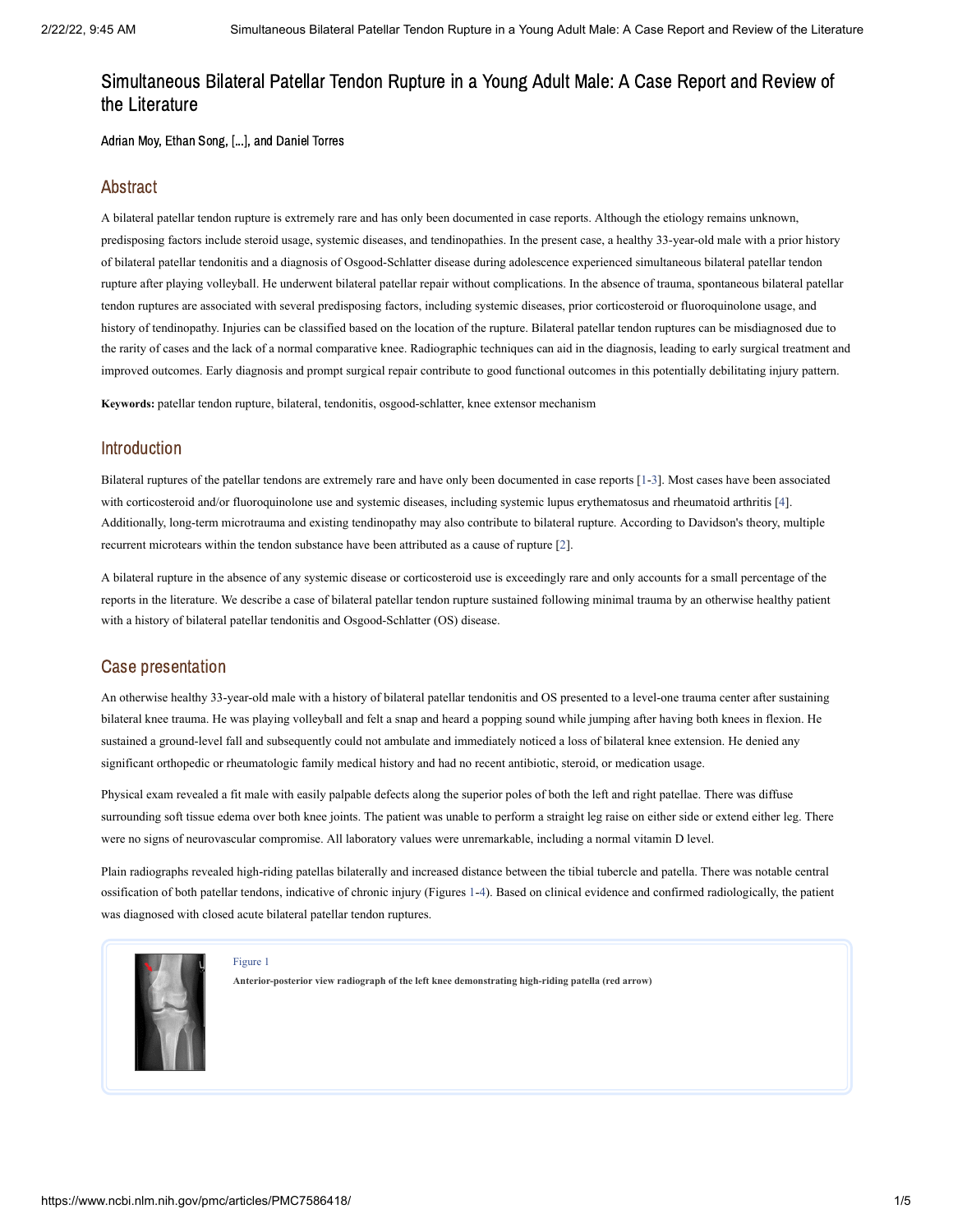

[Figure](https://www.ncbi.nlm.nih.gov/pmc/articles/PMC7586418/figure/FIG4/?report=objectonly) 4 **Lateral view radiograph of the right knee**



[Figure](https://www.ncbi.nlm.nih.gov/pmc/articles/PMC7586418/figure/FIG2/?report=objectonly) 2 **Lateral view radiograph of the left knee**



#### [Figure](https://www.ncbi.nlm.nih.gov/pmc/articles/PMC7586418/figure/FIG3/?report=objectonly) 3

**Anterior-posterior view radiograph of the right knee demonstrating high-riding patella (red arrow)**

The patient underwent semi-urgent bilateral patellar tendon repair without complications via midline incisions over bilateral knee joints. Torn patellar tendon remnants were identified and a #5 FiberWire (Arthrex, Munich, Germany) suture was used to create two Krackow sutures into the torn distal segment. Four total drill holes were created into the patellar from the inferior to the superior pole. A suture was then passed through to reduce the patellar tendon onto the inferior pole of the patella. The torn medial and lateral retinaculum was repaired with #5 FiberWire sutures. At the completion of the procedure, excellent stability of the patella, along with an adequate range of motion of the knee joints, were achieved.

The patient was discharged on postoperative day three after working with inpatient physical therapy. He has since continued a home physical therapy regimen with a progressive return to baseline function and activities of daily living.

### **Discussion**

Patellar tendon injuries are generally seen in patients younger than 40 years old and are more common in men [\[5](#page-4-4)]. Extensor mechanism injuries are often due to trauma, though bilateral extensor tendon injuries are more commonly reported to be spontaneous, with spontaneous defined as ruptures occurring during movements and activities that should not and usually do not cause musculotendinous damage [[1](#page-4-0)]. Nevertheless, bilateral disruptions of the knee extensor mechanism are a rare entity and bilateral rupture of the patellar tendons are an even rarer subset of cases [[6\]](#page-4-5).

The current literature categorizes bilateral patellar tendon ruptures into three etiologies: systemic disease, use of corticosteroids (both oral and injectable), and chronic microtrauma [[7\]](#page-4-6). The category of systemic disease includes conditions such as systemic lupus erythematosus, rheumatoid disease, diabetes mellitus, and hyperparathyroidism. These systemic diseases cause chronic inflammation and amyloid deposition that affect tendon structure and predispose the tendons to rupture [[7](#page-4-6)-[8\]](#page-4-7). Within the second category, corticosteroid use is believed to degrade the tendon through a decreased blood supply and altered collagen synthesis [[9](#page-4-8)]. The third category refers to histologic findings of inflammatory and degenerative changes in spontaneously ruptured tendons suspected to be attributed to repetitive microtrauma. These histologic changes result in the weakening of the tendon, thus predisposing rupture [[2](#page-4-3),[10](#page-4-9)[-11](#page-4-10)]. In addition to these three main categories, several case reports have described of fluoroquinoloneassociated bilateral patellar tendon rupture [\[3-](#page-4-1)[4](#page-4-2)[,12](#page-4-11)].

In the present case, the patient did not have a history of systemic disease, corticosteroid use, or fluoroquinolone use. However, the patient did have bilateral patellar tendonitis during his teenage years. The presence of prior tendonitis and continual physical activity as a competitive volleyball player suggests that the patient could have had chronic microtrauma to his patellar tendons, placing him in the third category of etiologies; however, no histological studies were performed to confirm the presence of chronic microtrauma. Interestingly, there was a remote history of bilateral OS with the left knee significantly worse than the right. OS has been reported to be causative of patellar tendon avulsion at the tibial tubercle insertion, though this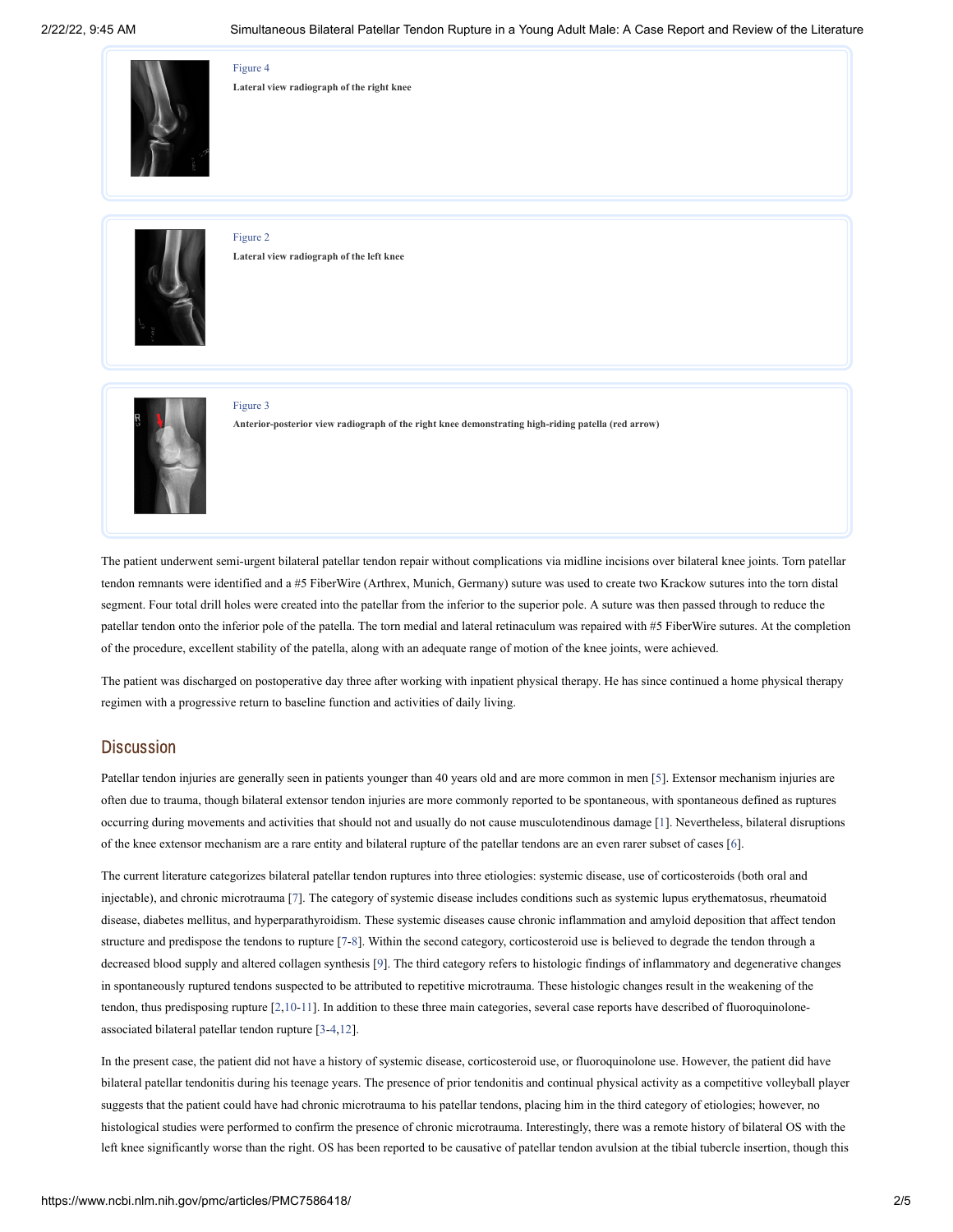#### 2/22/22, 9:45 AM Simultaneous Bilateral Patellar Tendon Rupture in a Young Adult Male: A Case Report and Review of the Literature

has not been reported in the literature to contribute to bilateral patellar tendon rupture [[13\]](#page-4-12). Additionally, the patient's mechanism of injury occurring during a jumping movement is consistent with spontaneous patellar tendon ruptures [\[1\]](#page-4-0).

Patellar tendon ruptures can be classified by their location of rupture. A type 1 rupture occurs at the origin of the tendon at the inferior pole of the patella. Type 2 ruptures occur as a midsubstance tear through the tendon. Type 3 ruptures are located at the insertion of the patellar tendon to the tibial tubercle [[7\]](#page-4-6). The patient in this case report suffered avulsions of the tendons at the inferior patellar poles on both knees, rending a classification of bilateral type 1 injuries.

Bilateral patellar tendon rupture is a surprisingly commonly missed diagnosis [[14\]](#page-4-13). On evaluation, patients with a patellar tendon rupture present with weakness of knee joint extensions, inability to walk, and pain. An infrapatellar soft-tissue defect may be palpable, along with a high-riding patella bone, known as the patella alta. However, it is possible to retain some flexor ability if the medial and lateral retinacula remain intact. Additional, significant effusion of the knee joint may obstruct the palpable infrapatellar divot and obscure the patella alta [\[1\]](#page-4-0). Plain radiographs and ultrasound can help confirm the diagnosis [[15](#page-4-14)]. Previous authors have recommended determining each patella's position by a lateral radiographic assessment of the Insall-Salvati ratio [[16\]](#page-4-15). This technique can be used to avoid missing bilateral patella tendon ruptures due to a lack of comparison to a healthy contralateral knee.

Treatment of bilateral patellar tendon ruptures is similar to that of single patellar tendon ruptures. Primary tendon repair should be performed promptly, as in this case. Early tendon repair can prevent proximal patella tendon retraction, scarring, and diminished long-term function [[16\]](#page-4-15). Primary tendon repair is commonly performed via suture repair on a healthy tendon with some authors advocating the use of wire cerclage on degraded tendons [\[14](#page-4-13),[17](#page-5-0)]. Postoperative rehabilitation and therapy is generally recommended, but there is no current consensus or standard therapy regimes [[7](#page-4-6)].

### **Conclusions**

We report a case of spontaneous bilateral patellar tendon rupture in an adult male with no predisposing systemic disease, steroid use, or fluoroquinolone use. The patient has a history of both bilateral patellar tendonitis and Osgood-Schlatter disease, both of which may have contributed to microtrauma and tendon stress and predisposed the patellar tendons to rupture. This patient was discharged three days after surgery with good functional outcomes. Thorough evaluation, early diagnosis, and prompt primary tendon repair are the key components to providing the best chance at improved functional outcomes in patients with spontaneous bilateral patellar tendon ruptures.

#### **Notes**

The content published in Cureus is the result of clinical experience and/or research by independent individuals or organizations. Cureus is not responsible for the scientific accuracy or reliability of data or conclusions published herein. All content published within Cureus is intended only for educational, research and reference purposes. Additionally, articles published within Cureus should not be deemed a suitable substitute for the advice of a qualified health care professional. Do not disregard or avoid professional medical advice due to content published within Cureus.

The authors have declared that no competing interests exist.

### Human Ethics

Consent was obtained by all participants in this study

### Article information

Cureus. 2020 Sep; 12(9): e10649. Published online 2020 Sep 25. doi: [10.7759/cureus.10649](https://dx.doi.org/10.7759%2Fcureus.10649)

PMCID: PMC7586418 PMID: [33133819](https://www.ncbi.nlm.nih.gov/pubmed/33133819) Monitoring Editor: Alexander Muacevic and John R Adler

#### [Adrian](https://www.ncbi.nlm.nih.gov/pubmed/?term=Moy%20A%5BAuthor%5D&cauthor=true&cauthor_uid=33133819) Moy. $^{\boxtimes 1}$  [Ethan](https://www.ncbi.nlm.nih.gov/pubmed/?term=Song%20E%5BAuthor%5D&cauthor=true&cauthor_uid=33133819) Song <sup>2</sup> Sean J [Wallace](https://www.ncbi.nlm.nih.gov/pubmed/?term=Wallace%20SJ%5BAuthor%5D&cauthor=true&cauthor_uid=33133819) <sup>3</sup> Robert [Teixeira](https://www.ncbi.nlm.nih.gov/pubmed/?term=Teixeira%20R%5BAuthor%5D&cauthor=true&cauthor_uid=33133819).<sup>3</sup> and [Daniel](https://www.ncbi.nlm.nih.gov/pubmed/?term=Torres%20D%5BAuthor%5D&cauthor=true&cauthor_uid=33133819) Torres<sup>4</sup>

 $^{\rm 1}$  Orthopedic Surgery, University of South Florida Morsani College of Medicine, Tampa, USA

<sup>2</sup> Plastic Surgery, University of South Florida Morsani College of Medicine, Tampa, USA

 $^3$  Department of Surgery - Division of Plastic & Reconstructive Surgery, Lehigh Valley Health Network, Allentown, USA

 $^4$  Department of Surgery - Division of Orthopedic Surgery, Lehigh Valley Health Network, Allentown, USA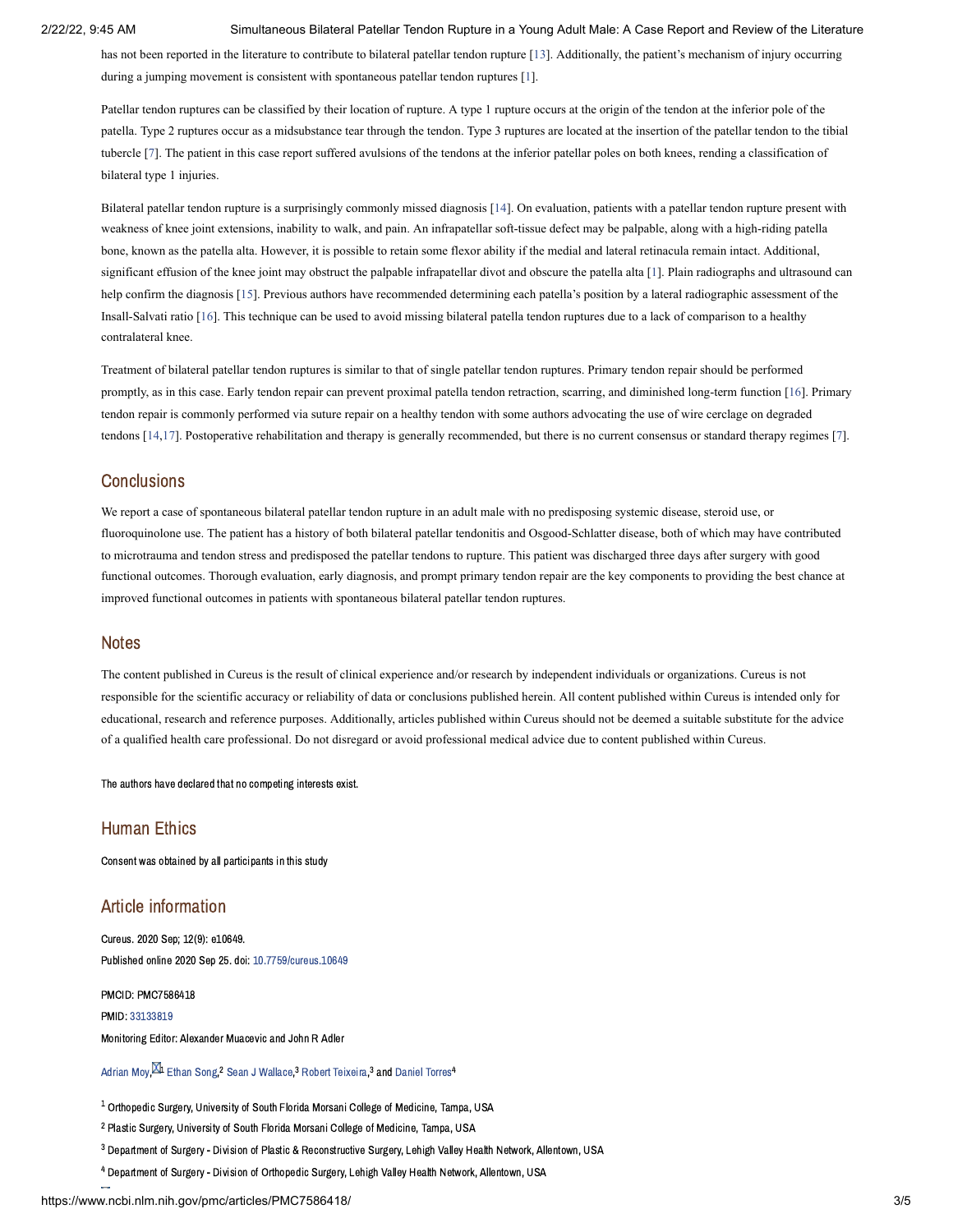**M**Corresponding author.

Adrian Moy [adrianmoy@usf.edu](mailto:dev@null)

Received 2020 Aug 18; Accepted 2020 Sep 25.

[Copyright](https://www.ncbi.nlm.nih.gov/pmc/about/copyright/) © 2020, Moy et al.

This is an open access article distributed under the terms of the Creative Commons Attribution License, which permits unrestricted use, distribution, and reproduction in any medium, provided the original author and source are credited.

Articles from Cureus are provided here courtesy of Cureus Inc.

### References

<span id="page-4-0"></span>1. Bilateral patellar tendon rupture without predisposing systemic disease or steroid use: a case report and review of the literature. Kellersmann R, Blattert TR, Weckbach A. Arch Orthop Trauma Surg. 2005;125:127–133. [\[PubMed](https://www.ncbi.nlm.nih.gov/pubmed/15645271)] [[Google Scholar\]](https://scholar.google.com/scholar_lookup?journal=Arch+Orthop+Trauma+Surg&title=Bilateral+patellar+tendon+rupture+without+predisposing+systemic+disease+or+steroid+use:+a+case+report+and+review+of+the+literature&volume=125&publication_year=2005&pages=127-133&pmid=15645271&)

<span id="page-4-3"></span>2. Bilateral simultaneous infrapatellar tendon rupture: support for Davidsson's theory. Splain SH, Ferenz C. <https://pubmed.ncbi.nlm.nih.gov/3050816/> Orthop Rev. 1988;17:802–805. [\[PubMed\]](https://www.ncbi.nlm.nih.gov/pubmed/3050816) [[Google Scholar\]](https://scholar.google.com/scholar_lookup?journal=Orthop+Rev&title=Bilateral+simultaneous+infrapatellar+tendon+rupture:+support+for+Davidsson%27s+theory&volume=17&publication_year=1988&pages=802-805&pmid=3050816&)

<span id="page-4-1"></span>3. Fluoroquinolone-associated bilateral patellar tendon rupture: a case report and review of the literature. Stinner DJ, Orr JD, Hsu JR. Mil Med. 2010;175:457– 459. [\[PubMed\]](https://www.ncbi.nlm.nih.gov/pubmed/20572481) [\[Google Scholar\]](https://scholar.google.com/scholar_lookup?journal=Mil+Med&title=Fluoroquinolone-associated+bilateral+patellar+tendon+rupture:+a+case+report+and+review+of+the+literature&volume=175&publication_year=2010&pages=457-459&pmid=20572481&)

<span id="page-4-2"></span>4. Bilateral patellar tendon ruptures without predisposing systemic disease or steroid use: a case report and review of the literature. Sibley T, Algren DA, Ellison S. Am J Emerg Med. 2012;30:263–265. [[PubMed](https://www.ncbi.nlm.nih.gov/pubmed/21185665)] [[Google Scholar](https://scholar.google.com/scholar_lookup?journal=Am+J+Emerg+Med&title=Bilateral+patellar+tendon+ruptures+without+predisposing+systemic+disease+or+steroid+use:+a+case+report+and+review+of+the+literature&volume=30&publication_year=2012&pages=263-265&)]

<span id="page-4-4"></span>5. Simultaneous bilateral rupture of the patellar ligament in chronic renal patient. A case report [Article in Portuguese, English] Caldas MTL, Barbara GHS, Barbara MBF. Rev Bras Ortop. 2013;48:455–459. [[PMC free article\]](https://www.ncbi.nlm.nih.gov/pmc/articles/PMC6565983/?report=reader) [\[PubMed\]](https://www.ncbi.nlm.nih.gov/pubmed/31304152) [[Google Scholar](https://scholar.google.com/scholar_lookup?journal=Rev+Bras+Ortop&title=Simultaneous+bilateral+rupture+of+the+patellar+ligament+in+chronic+renal+patient.+A+case+report+[Article+in+Portuguese,+English]&volume=48&publication_year=2013&pages=455-459&pmid=31304152&)]

<span id="page-4-5"></span>6. Bilateral ruptures of the extensor mechanism of the knee: a systematic review. Camarda L, D'Arienzo A, Morello S, Guarneri M, Balistreri F, D'Arienzo M. J Orthop. 2017;14:445–453. [\[PMC free article](https://www.ncbi.nlm.nih.gov/pmc/articles/PMC5548366/?report=reader)] [[PubMed\]](https://www.ncbi.nlm.nih.gov/pubmed/28819342) [\[Google Scholar\]](https://scholar.google.com/scholar_lookup?journal=J+Orthop&title=Bilateral+ruptures+of+the+extensor+mechanism+of+the+knee:+a+systematic+review&volume=14&publication_year=2017&pages=445-453&pmid=28819342&)

<span id="page-4-6"></span>7. Bilateral patellar tendon rupture at different sites without predisposing systemic disease or steroid use. Taylor BC, Tancev A, Fowler T. [https://www.ncbi.nlm.nih.gov/pmc/articles/PMC2723702/](https://www.ncbi.nlm.nih.gov/pmc/articles/PMC2723702/?report=reader) Iowa Orthop J. 2009;29:100–104. [\[PMC free article](https://www.ncbi.nlm.nih.gov/pmc/articles/PMC2723702/?report=reader)] [\[PubMed\]](https://www.ncbi.nlm.nih.gov/pubmed/19742095) [\[Google Scholar\]](https://scholar.google.com/scholar_lookup?journal=Iowa+Orthop+J&title=Bilateral+patellar+tendon+rupture+at+different+sites+without+predisposing+systemic+disease+or+steroid+use&volume=29&publication_year=2009&pages=100-104&pmid=19742095&)

<span id="page-4-7"></span>8. Histopathological changes preceding spontaneous rupture of a tendon. A controlled study of 891 patients. Kannus P, Jozsa L. [https://journals.lww.com/jbjsjournal/Abstract/1991/73100/Histopathological\\_changes\\_preceding\\_spontaneous.9.aspx.](https://journals.lww.com/jbjsjournal/Abstract/1991/73100/Histopathological_changes_preceding_spontaneous.9.aspx) J Bone Joint Surg Am. 1991;73:1507– 1525. [\[PubMed\]](https://www.ncbi.nlm.nih.gov/pubmed/1748700) [\[Google Scholar\]](https://scholar.google.com/scholar_lookup?journal=J+Bone+Joint+Surg+Am&title=Histopathological+changes+preceding+spontaneous+rupture+of+a+tendon.+A+controlled+study+of+891+patients&volume=73&publication_year=1991&pages=1507-1525&pmid=1748700&)

<span id="page-4-8"></span>9. Bilateral patellar tendon rupture secondary to repeated local steroid injections. Clark SC, Jones MW, Choudhury RR, Smith E. J Accid Emerg Med. 1995;12:300–301. [\[PMC free article](https://www.ncbi.nlm.nih.gov/pmc/articles/PMC1342589/?report=reader)] [[PubMed\]](https://www.ncbi.nlm.nih.gov/pubmed/8775966) [[Google Scholar](https://scholar.google.com/scholar_lookup?journal=J+Accid+Emerg+Med&title=Bilateral+patellar+tendon+rupture+secondary+to+repeated+local+steroid+injections&volume=12&publication_year=1995&pages=300-301&pmid=8775966&)]

<span id="page-4-9"></span>10. Pathogenesis of subcutaneous tendon ruptures. Davidsson L, Salo M. <https://pubmed.ncbi.nlm.nih.gov/5803961/> Acta Chir Scand. 1969;135:209–212. [\[PubMed\]](https://www.ncbi.nlm.nih.gov/pubmed/5803961) [[Google Scholar\]](https://scholar.google.com/scholar_lookup?journal=Acta+Chir+Scand&title=Pathogenesis+of+subcutaneous+tendon+ruptures&volume=135&publication_year=1969&pages=209-212&pmid=5803961&)

<span id="page-4-10"></span>11. Bilateral extensor mechanism allograft reconstruction for chronic spontaneous rupture: a case report and review of the literature. Lamberti A, Loconte F, Spinarelli A, Baldini A. JBJS Case Connect. 2019;9:58. [\[PubMed](https://www.ncbi.nlm.nih.gov/pubmed/31140984)] [\[Google Scholar](https://scholar.google.com/scholar_lookup?journal=JBJS+Case+Connect&title=Bilateral+extensor+mechanism+allograft+reconstruction+for+chronic+spontaneous+rupture:+a+case+report+and+review+of+the+literature&volume=9&publication_year=2019&pages=58&)]

<span id="page-4-11"></span>12. Spontaneous bilateral patellar tendon rupture: case report and review of fluoroquinolone-induced tendinopathy. Rosa B, Campos P, Barros A, Karmali S, Goncalves R. Clin Case Rep. 2016;4:678–681. [[PMC free article\]](https://www.ncbi.nlm.nih.gov/pmc/articles/PMC4929805/?report=reader) [[PubMed](https://www.ncbi.nlm.nih.gov/pubmed/27386128)] [[Google Scholar\]](https://scholar.google.com/scholar_lookup?journal=Clin+Case+Rep&title=Spontaneous+bilateral+patellar+tendon+rupture:+case+report+and+review+of+fluoroquinolone-induced+tendinopathy&volume=4&publication_year=2016&pages=678-681&pmid=27386128&)

<span id="page-4-12"></span>[13. Repair of patellar tendon avulsion from the tibial tubercle: case report. Lang SD, Irons MRH, Gilmer BB. https://www.jocr.co.in/wp/2019/09/10/10-13107](https://www.jocr.co.in/wp/2019/09/10/10-13107-jocr-2019-v09i05-1518-fulltext/) jocr-2019-v09i05-1518-fulltext/ J Orthop Case Rep. 2019;9:26–30. [\[PMC free article](https://www.ncbi.nlm.nih.gov/pmc/articles/PMC7276613/?report=reader)] [[PubMed](https://www.ncbi.nlm.nih.gov/pubmed/32547998)] [\[Google Scholar](https://scholar.google.com/scholar_lookup?journal=J+Orthop+Case+Rep&title=Repair+of+patellar+tendon+avulsion+from+the+tibial+tubercle:+case+report&volume=9&publication_year=2019&pages=26-30&)]

<span id="page-4-13"></span>14. Ruptures of the extensor mechanism of the knee joint. Siwek CW, Rao JP. [https://journals.lww.com/jbjsjournal/Abstract/1981/63060/Ruptures\\_of\\_the\\_extensor\\_mechanism\\_of\\_the\\_knee.10.aspx.](https://journals.lww.com/jbjsjournal/Abstract/1981/63060/Ruptures_of_the_extensor_mechanism_of_the_knee.10.aspx) J Bone Joint Surg Am. 1981;63:932– 937. [\[PubMed\]](https://www.ncbi.nlm.nih.gov/pubmed/6985557) [\[Google Scholar\]](https://scholar.google.com/scholar_lookup?journal=J+Bone+Joint+Surg+Am&title=Ruptures+of+the+extensor+mechanism+of+the+knee+joint&volume=63&publication_year=1981&pages=932-937&pmid=6985557&)

<span id="page-4-14"></span>15. Patellar tendon rupture: radiologic and ultrasonographic findings. Bartalena T, Rinaldi MF, De Luca C, Rimondi E. <https://escholarship.org/uc/item/4pg7489j>. West J Emerg Med. 2010;11:90–91. [[PMC free article\]](https://www.ncbi.nlm.nih.gov/pmc/articles/PMC2850864/?report=reader) [[PubMed](https://www.ncbi.nlm.nih.gov/pubmed/20411086)] [\[Google Scholar\]](https://scholar.google.com/scholar_lookup?journal=West+J+Emerg+Med&title=Patellar+tendon+rupture:+radiologic+and+ultrasonographic+findings&volume=11&publication_year=2010&pages=90-91&pmid=20411086&)

<span id="page-4-15"></span>16. Atraumatic bilateral patellar tendon rupture. A case report and review of the literature. Rose PS, Frassica FJ. [https://journals.lww.com/jbjsjournal/Citation/2001/09000/Atraumatic\\_Bilateral\\_Patellar\\_Tendon\\_Rupture\\_\\_\\_A.14.aspx](https://journals.lww.com/jbjsjournal/Citation/2001/09000/Atraumatic_Bilateral_Patellar_Tendon_Rupture___A.14.aspx). J Bone Joint Surg Am. 2001;83:1382–